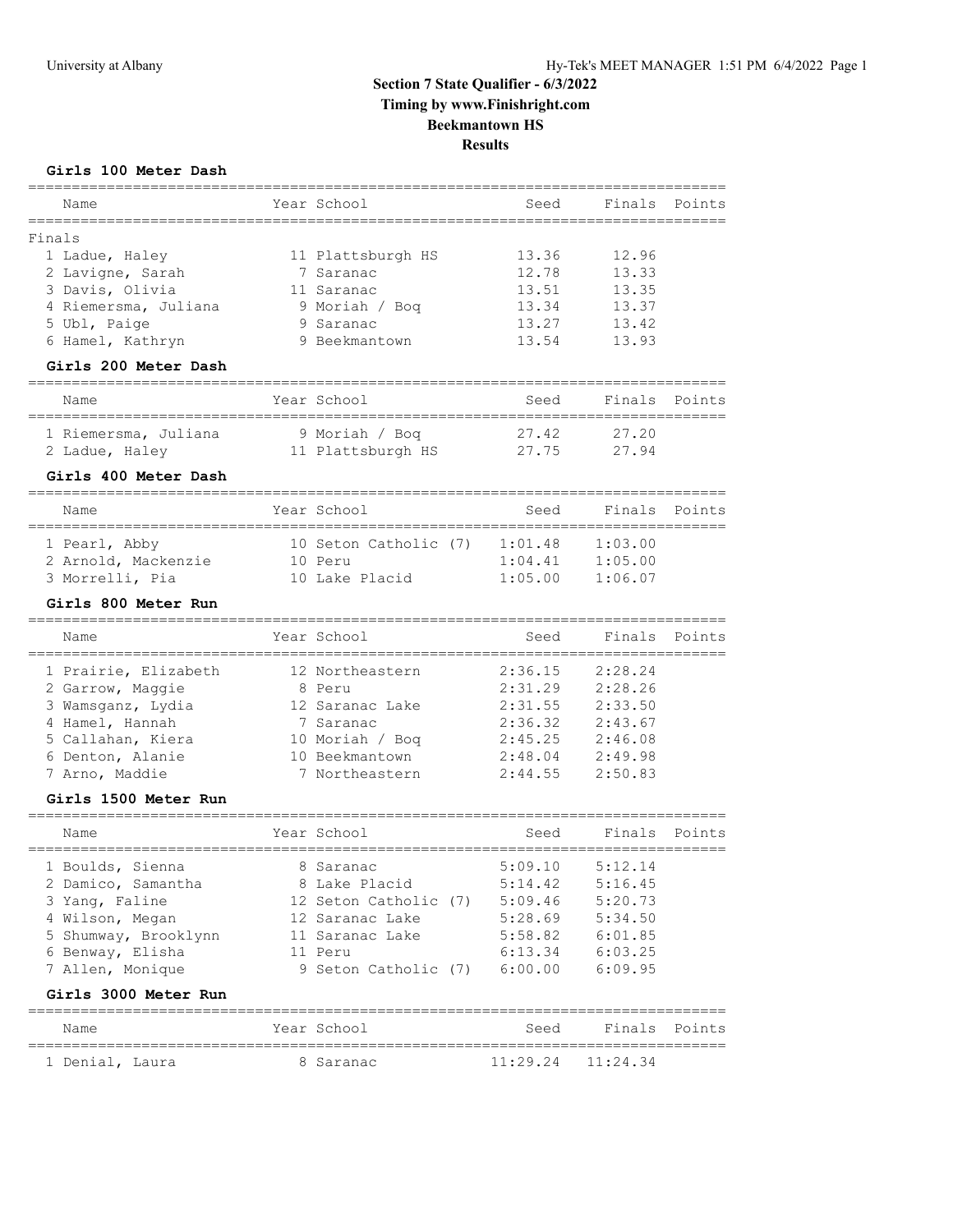# **....Girls 3000 Meter Run**

| 2 Yang, Faline    | 12 Seton Catholic (7) 11:15.78 |          | 11:38.26 |
|-------------------|--------------------------------|----------|----------|
| 3 Callahan, Kiera | 10 Moriah / Bog                | 12:09.86 | 12:26.71 |
| 4 Cone, Alex      | 10 Northeastern                | 12:10.02 | 12:42.32 |
| 5 Coryea, Gianna  | 12 Plattsburgh HS              | 11:31.00 | 13:46.55 |

## **Girls 100 Meter Hurdles**

| Name                | Year School           | Seed  | Finals Points |  |
|---------------------|-----------------------|-------|---------------|--|
| 1 Swyers, Lilly     | 12 Peru               | 17.34 | 16.52         |  |
| 2 Clark, Bethany    | 12 Saranac Lake       | 17.72 | 17.02         |  |
| 3 McKiernan, Sophia | 11 Moriah / Boq       | 18.42 | 18.41         |  |
| 4 Baker, Kennedy    | 12 Plattsburgh HS     | 17.62 | 19.27         |  |
| 5 Johnston, Allisyn | 11 Seton Catholic (7) | 21.01 | 21.23         |  |

#### **Girls 400 Meter Hurdles**

| Name                | Year School           | Seed    | Finals  | Points |
|---------------------|-----------------------|---------|---------|--------|
| 1 Turner, Alexa     | 11 Northeastern       | 1:13.46 | 1:11.72 |        |
| 2 Breen, Ophelia    | 10 Peru               | 1:14.07 | 1:14.95 |        |
| 3 Gillis, Michaela  | 10 Saranac Lake       | 1:16.44 | 1:15.14 |        |
| 4 Bruso, Phoebe     | 12 Plattsburgh HS     | 1:16.98 | 1:17.64 |        |
| 5 Davey, Lauren     | 8 Peru                | 1:18.69 | 1:20.54 |        |
| 6 Johnston, Allisyn | 11 Seton Catholic (7) | 1:27.03 | 1:30.05 |        |

# **Girls 2000 Meter Steeplechase**

| Name             | Year School | Seed                | Finals Points |  |
|------------------|-------------|---------------------|---------------|--|
|                  |             |                     |               |  |
| 1 Breen, Ophelia | 10 Peru     | $8:24.60$ $8:24.60$ |               |  |

# **Girls 4x100 Meter Relay**

| School                   | Seed                       | Finals Points |  |
|--------------------------|----------------------------|---------------|--|
| 1 Saranac 'A'            | 51.96                      | 51.85         |  |
| 1) Pecore, Emilee 9      | 2) Ubl, Paige 9            |               |  |
| 3) Rainville, Zoe 11     | 4) Davis, Olivia 11        |               |  |
| 2 Seton Catholic (7) 'A' | 56.78                      | 54.94         |  |
| 1) Mast, Megan 9         | 2) Pearl, Abby 10          |               |  |
| 3) Trombley, Grace 9     | Whalen, Madyson 11<br>4)   |               |  |
| 3 Plattsburgh HS 'A'     | 57.82                      | 55.68         |  |
| 1) Baker, Kennedy 12     | 2) Boule, Madeline 11      |               |  |
| 3) Clermont, Lily 12     | 4) Ladue, Haley 11         |               |  |
| 4 Lake Placid 'A'        | 57.05                      | 58.23         |  |
| 1) Boutelle, Clara 8     | 2) Jones, Lily 10          |               |  |
| 3) Pepe, Senna 9         | Van Ness, Addison 10<br>4) |               |  |
|                          |                            |               |  |

## **Girls 4x400 Meter Relay**

| School     |                     | Seed Finals Points |  |
|------------|---------------------|--------------------|--|
| 1 Peru 'A' | $4:20.05$ $4:14.74$ |                    |  |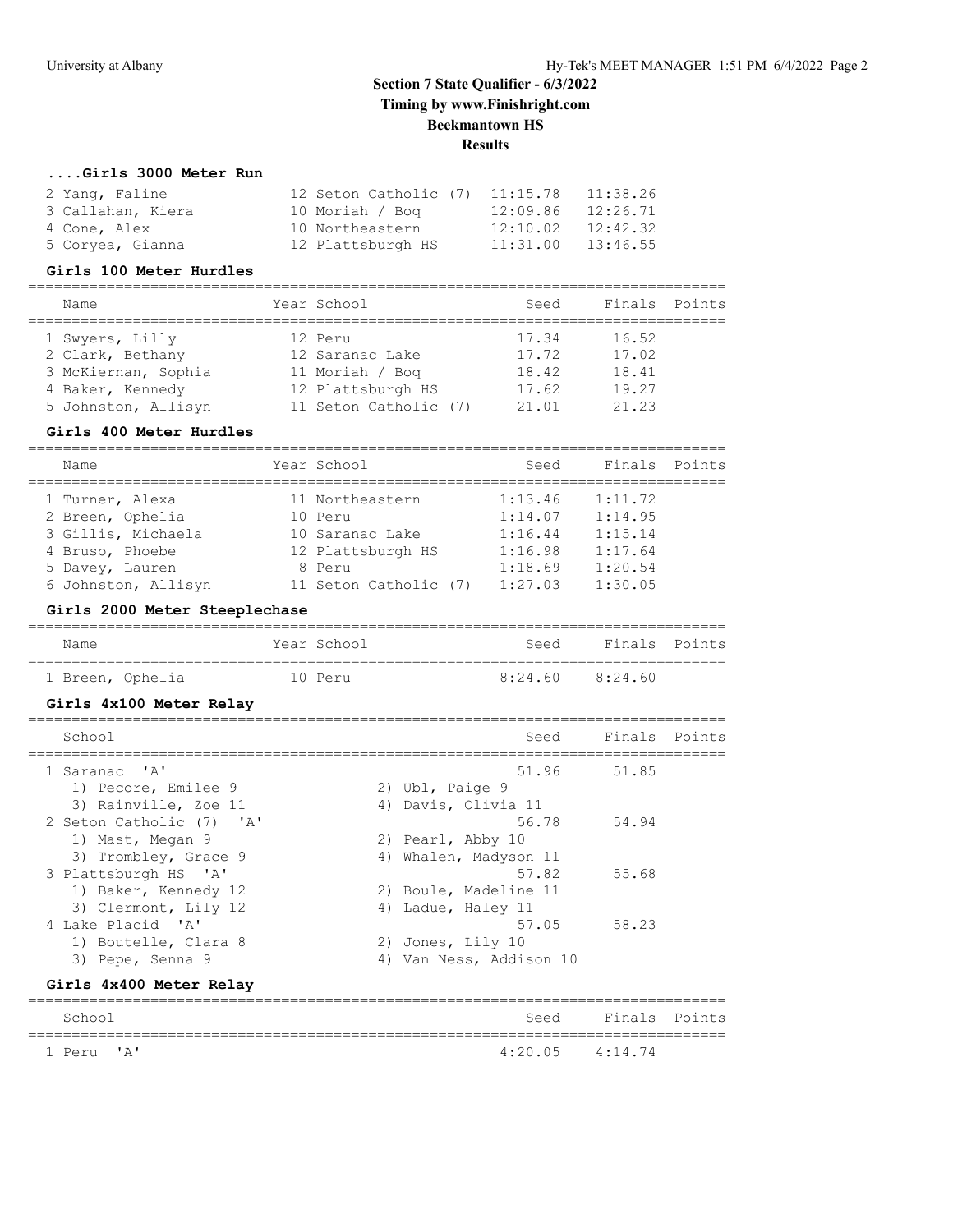## **Results**

# **....Girls 4x400 Meter Relay**

| 1) Arnold, Mackenzie 10      | 2) Garrow, Ella 11      |         |
|------------------------------|-------------------------|---------|
| 3) Breen, Ophelia 10         | 4) Garrow, Maggie 8     |         |
| 2 Saranac 'A'                | 4:21.52                 | 4:15.68 |
| 1) Rainville, Zoe 11         | 2) Lavigne, Sarah 7     |         |
| 3) Boulds, Sienna 8          | 4) Ducatte, Brenna 9    |         |
| 3 Saranac Lake 'A'           | $4:30.04$ $4:24.46$     |         |
| 1) Ash, Addison 9            | 2) Clark, Bethany 12    |         |
| 3) Gillis, Michaela 10       | 4) Kujabi, Awa 11       |         |
| 4 Northeastern Clinton 'A'   | 4:34.50                 | 4:27.33 |
| 1) Arno, Maddie 7            | 2) Carrol, Shyloh 10    |         |
| 3) Prairie, Elizabeth 12     | 4) Turner, Alexa 11     |         |
| 5 Lake Placid 'A'            | 4:31.67                 | 4:35.65 |
| 1) Damico, Samantha 8        | 2) Morrelli, Pia 10     |         |
| 3) McKinnon, Kai 8           | 4) Jones, Lily 10       |         |
| 6 Moriah / Boquet Valley 'A' | 4:36.31                 | 5:13.36 |
| 1) Baumann, Alexis 12        | 2) Bisselle, Sydney 11  |         |
| 3) McKiernan, Sophia 11      | 4) Riemersma, Juliana 9 |         |

# **Girls 4x800 Meter Relay**

| School                                          | Seed                                            | Finals Points |  |
|-------------------------------------------------|-------------------------------------------------|---------------|--|
| 1 Northeastern Clinton 'A'<br>1) Arno, Maddie 7 | $10:25.06$ $10:16.54$<br>2) Cone, Alex 10       |               |  |
| 3) Prairie, Elizabeth 12<br>2 Saranac 'A'       | 4) Langlois, Audrey 10<br>$10:32.66$ $10:34.95$ |               |  |
| 1) Denial, Laura 8<br>3) Hamel, Hannah 7        | 2) Fay, Kaelyn 12<br>4) Boulds, Sienna 8        |               |  |
| 3 Peru 'A'<br>1) Garrow, Ella 11                | $10:19.65$ $10:41.73$<br>2) Davey, Lauren 8     |               |  |
| 3) Breen, Ophelia 10<br>4 Lake Placid 'A'       | 4) Garrow, Maggie 8<br>$10:50.95$ $11:19.67$    |               |  |
| 1) Damico, Samantha 8<br>3) McKinnon, Kai 8     | 2) Morrelli, Pia 10<br>Lansing, Ellen 12<br>4)  |               |  |

#### **Girls High Jump**

================================================================================

| Name                                        | Year School                                                                                                                                | Seed        | Finals      | Points |
|---------------------------------------------|--------------------------------------------------------------------------------------------------------------------------------------------|-------------|-------------|--------|
| 1 Damiani, Grace                            | 9 Saranac                                                                                                                                  | $5 - 02.00$ | $5 - 00.00$ |        |
| P<br>$\mathbf{P}$<br>$\mathbb{P}$           | $4-00$ $4-02$ $4-04$ $4-06$ $4-08$ $4-10$ $4-11$ $5-00$ $5-03$<br>$\mathbb{P}$<br>$\circ$<br>$\Omega$<br>$\overline{O}$<br>XXX<br>$\Omega$ |             |             |        |
| 2 Cooke, Andrea                             | 12 Ticonderoga                                                                                                                             | $5 - 00.00$ | $4 - 11.00$ |        |
| P<br>P<br>P                                 | $4-00$ $4-02$ $4-04$ $4-06$ $4-08$ $4-10$ $4-11$ $5-00$ $5-03$<br>$\circ$<br>$\circ$<br>XO.<br>$\Omega$<br>XXX<br>XXX                      |             |             |        |
| 3 Clark, Lexi                               | 10 Northeastern                                                                                                                            | $4 - 08.00$ | $4 - 10.00$ |        |
| $\circ$<br>$\circ$<br>$\circ$               | $4-00$ $4-02$ $4-04$ $4-06$ $4-08$ $4-10$ $4-11$<br>O XXO<br>O XXX                                                                         |             |             |        |
| -- Mast, Megan                              | 9 Seton Catholic (7)                                                                                                                       | $4 - 04.00$ | ΝH          |        |
| $4 - 00$<br>XXX                             |                                                                                                                                            |             |             |        |
| -- Quinn, Reilly                            | 11 Beekmantown                                                                                                                             | $4 - 10.00$ | NH          |        |
| $4 - 00$ $4 - 02$ $4 - 04$<br>Ρ<br>P<br>XXX |                                                                                                                                            |             |             |        |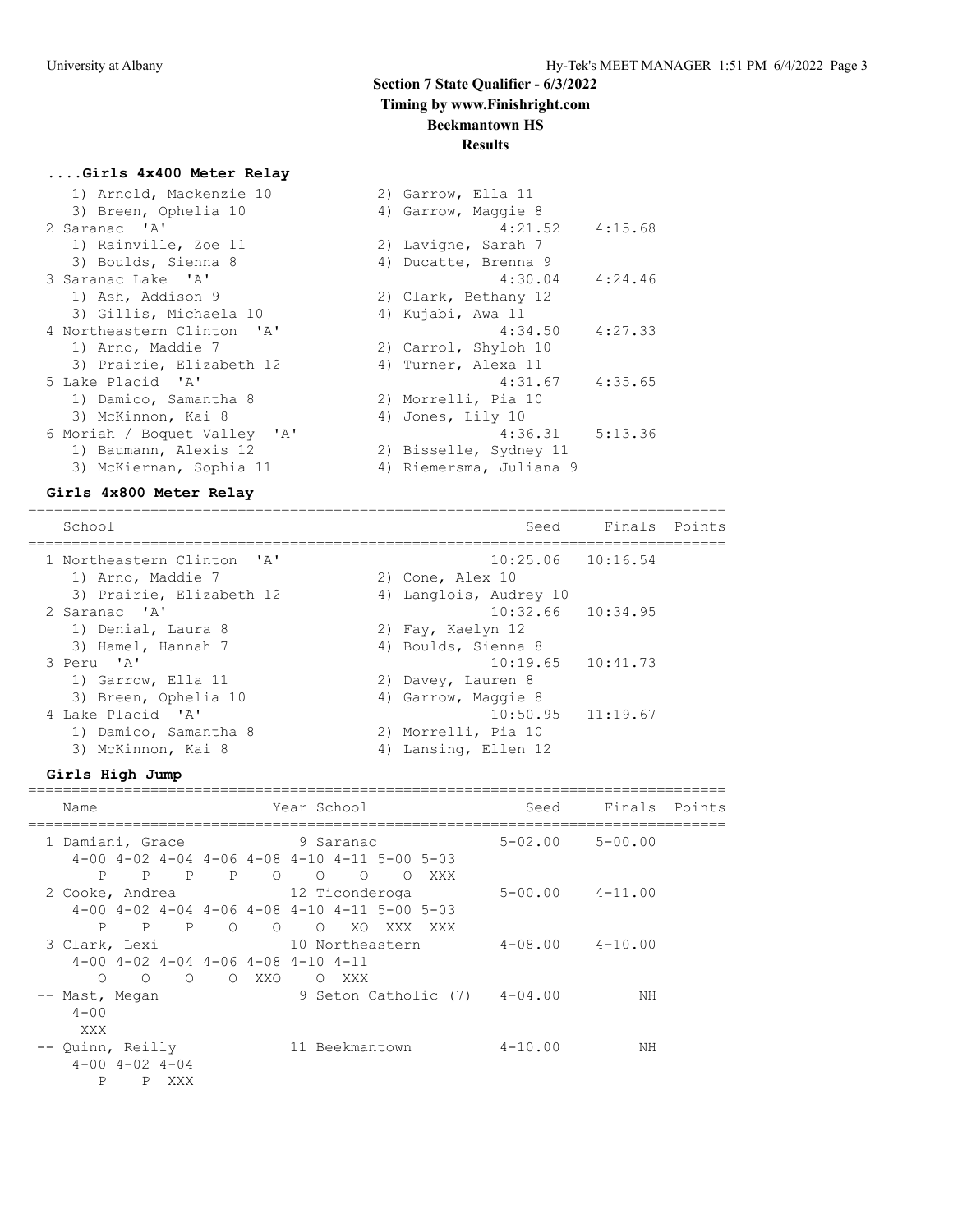**Girls Long Jump**

| Name                                                        | Year School                            | Seed                      | Finals Points |  |
|-------------------------------------------------------------|----------------------------------------|---------------------------|---------------|--|
| 1 Wynnik, Madalyn<br>FOUL FOUL FOUL 15-03                   | 9 Saranac                              | $16 - 05.00$ $15 - 03.00$ |               |  |
| 2 Snide, Lily 12 Plattsburgh HS<br>13-11 14-04 FOUL 15-01   |                                        | $15 - 10.75$ $15 - 01.00$ |               |  |
| 3 Cooke, Andrea<br>14-03 14-01 14-07 15-00                  | 12 Ticonderoga                         | $14 - 05.50$              | $15 - 00.00$  |  |
| 4 Trombley, Grace<br>14-08 14-06 14-10 FOUL                 | 9 Seton Catholic (7) 15-06.00          |                           | $14 - 10.00$  |  |
| 5 Baker, Kennedy<br>$12 - 10$ $13 - 02$ $13 - 01$ $13 - 05$ | 12 Plattsburgh HS                      | $15 - 02.75$              | $13 - 05.00$  |  |
| 6 Whalen, Madyson<br>13-04 13-00 FOUL 13-01                 | 11 Seton Catholic (7) 15-04.75         |                           | $13 - 04.00$  |  |
| 7 Allen, Monique<br>$10-09$ $12-01$ $11-07$ $11-09$         | 9 Seton Catholic (7) 12-10.00 12-01.00 |                           |               |  |
|                                                             |                                        |                           |               |  |

# **Girls Triple Jump**

| Year School<br>Name                                                   | Seed              | Finals Points             |  |
|-----------------------------------------------------------------------|-------------------|---------------------------|--|
| 12 Peru<br>1 Swyers, Lilly<br>$33-09$ $32-09$ $33-00.75$<br>$32 - 04$ |                   | $31 - 08.75$ $33 - 09.00$ |  |
| 2 Damiani, Grace<br>9 Saranac<br>33-07 31-10.25 FOUL 33-00            |                   | $32 - 04.00$ $33 - 07.00$ |  |
| 3 Snide, Lily<br>$31 - 02.50$ $32 - 03.25$ $32 - 10$<br>FOUL          | 12 Plattsburgh HS | $31 - 07.25$ $32 - 10.00$ |  |
| 4 Sorensen, Siri<br>12 Plattsburgh HS<br>FOUL $31-10$ $32-05$ $31-10$ |                   | $31 - 06.50$ $32 - 05.00$ |  |
| 5 Lansing, Ellen<br>29-08 30-06.50 29-02.50 29-04.25                  | 12 Lake Placid    | $31 - 01.50$ $30 - 06.50$ |  |
| 6 Clark, Bethany<br>28-11 28-06.75 FOUL 27-00.50                      | - 12 Saranac Lake | $31 - 04.50$ $28 - 11.00$ |  |

#### **Girls Shot Put**

| Name                                                                        | Year School                     | Seed                      | Finals Points |  |
|-----------------------------------------------------------------------------|---------------------------------|---------------------------|---------------|--|
| 1 Rich, Lizzie<br>38-02 36-07.50 34-11                                      | 11 Ticonderoga<br>$36 - 02.50$  | $36 - 06.00$ $38 - 02.00$ |               |  |
| 2 Sanford, Mia                                                              | 12 Saranac Lake                 | $34 - 00.00$              | $34 - 07.50$  |  |
| $33 - 02$ $34 - 07.50$ $34 - 00$<br>3 Coulombe, Leah                        | $33 - 03.50$<br>12 Northeastern | $29 - 09.00$ $32 - 09.00$ |               |  |
| $30 - 01$ $31 - 03$ $32 - 09$ $32 - 05$<br>4 Jean-Pierre, Desiree 9 Saranac |                                 | $33 - 00.25$              | $32 - 00.00$  |  |
| 31-06.50 32-00 FOUL FOUL<br>5 Giovazzino, Isabella 10 Moriah / Bog          |                                 | $28 - 05.00$              | $30 - 01.00$  |  |
| $30 - 01$ $29 - 10.50$ $25 - 01$ $25 - 06.50$<br>6 Palmer, Sydney           | 11 Peru                         | $28 - 02.25$              | $29 - 09.00$  |  |
| $26 - 05$ $29 - 09$ $27 - 05$ $28 - 11$<br>7 Kidder, Ryen                   | 11 Saranac Lake                 | $29 - 04.00$ $26 - 01.50$ |               |  |
| 25-09.50 FOUL 26-01.50 FOUL                                                 |                                 |                           |               |  |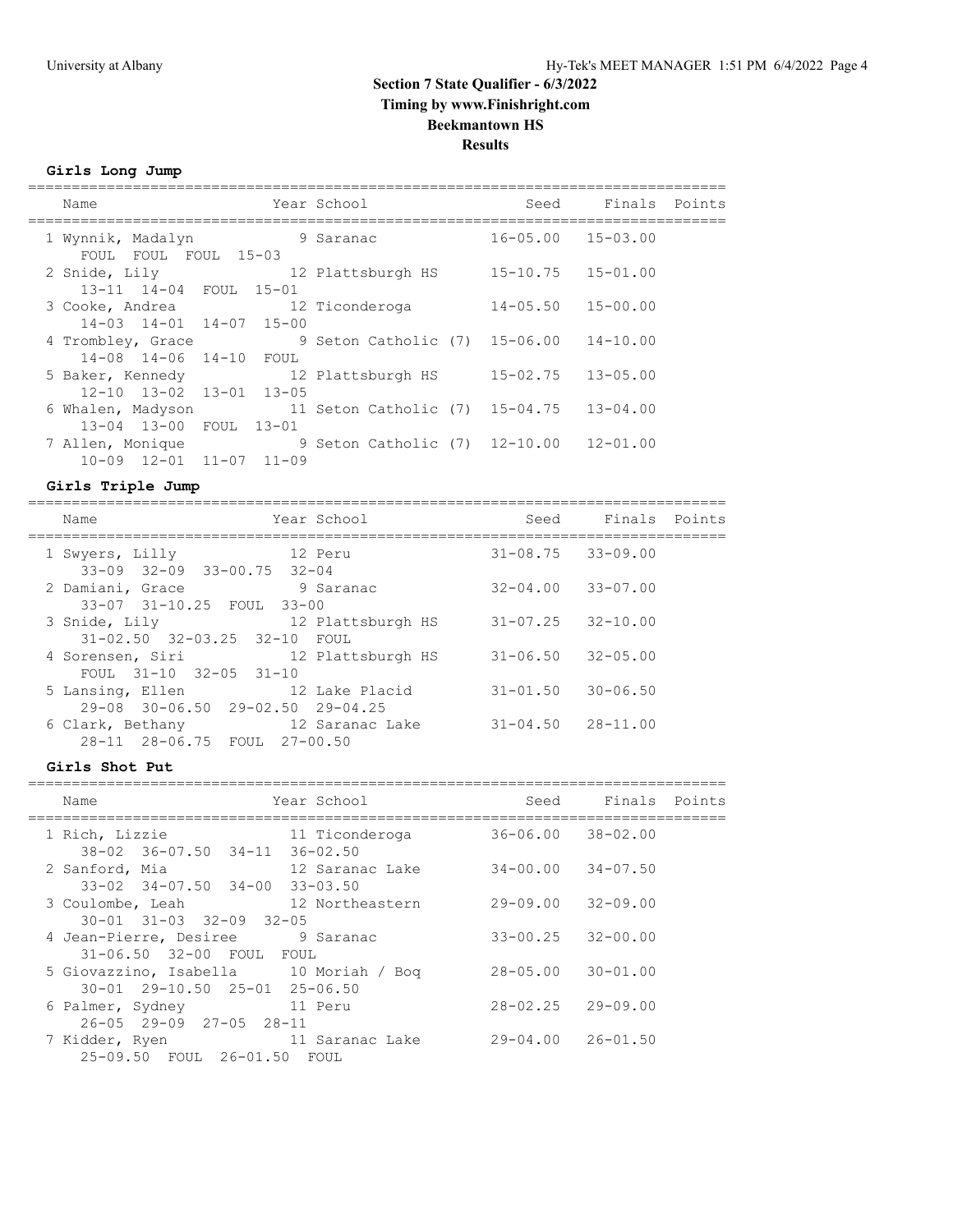## **Girls Discus Throw**

| Name                                                                        |             | Year School       | Seed         | Finals Points |  |
|-----------------------------------------------------------------------------|-------------|-------------------|--------------|---------------|--|
| 1 Sorensen, Siri<br>102-05 FOUL 82-02 FOUL                                  |             | 12 Plattsburgh HS | $90 - 03$    | $102 - 05$    |  |
| 2 Ducatte, Brenna<br>94-05 97-07 FOUL                                       | 83-09       | 9 Saranac         | 88-04        | $97 - 07$     |  |
| 3 Jean-Pierre, Desiree 9 Saranac<br>$91 - 07$ $95 - 06$ $82 - 01$ $92 - 04$ |             |                   | $00 - 00.50$ | $95 - 06$     |  |
| 4 Sanford, Mia<br>FOUL 78-02 82-06 87-01                                    |             | 12 Saranac Lake   | 89-09        | $87 - 01$     |  |
| 5 Coulombe, Leah 12 Northeastern<br>85-04 FOUL 85-04 81-08                  |             |                   | $93 - 08$    | $85 - 04$     |  |
| 6 Ashline, Courtney 12 Peru<br>83-11 77-01 FOUL 84-05                       |             |                   | 88-09        | $84 - 05$     |  |
| 7 Palmer, Sydney<br>77-06 FOUL 76-07 81-04                                  | and 11 Peru |                   | $81 - 02$    | $81 - 04$     |  |
|                                                                             |             |                   |              |               |  |

## **Outdoor Pentathlon: #5 Girls 800 Meter Run Outdoor Pentathlon**

|  | Name                 |  | Year School       |         | Finals Points |  |  |  |  |
|--|----------------------|--|-------------------|---------|---------------|--|--|--|--|
|  |                      |  |                   |         |               |  |  |  |  |
|  | 1 LeDuc, Marissa     |  | 12 Saranac        | 2:42.64 | 543           |  |  |  |  |
|  | 2 Laundry, Gabriella |  | 11 Plattsburgh HS | 2:55.43 | 409           |  |  |  |  |
|  | 3 Pelkey, Emma       |  | 9 Ausable Valley  | 2:56.26 | 401           |  |  |  |  |

## **Outdoor Pentathlon: #1 Girls 100 Meter Hurdles Outdoor Pentathlon**

| Name                 |  | Year School       | Finals Points |     |  |  |  |  |
|----------------------|--|-------------------|---------------|-----|--|--|--|--|
|                      |  |                   |               |     |  |  |  |  |
| 1 LeDuc, Marissa     |  | 12 Saranac        | 18.14         | 474 |  |  |  |  |
| 2 Laundry, Gabriella |  | 11 Plattsburgh HS | 18.42         | 446 |  |  |  |  |
| 3 Pelkey, Emma       |  | 9 Ausable Valley  | 19.15         | 376 |  |  |  |  |

# **Outdoor Pentathlon: #3 Girls High Jump Outdoor Pentathlon**

| Name                                                                                       | Year School      | Finals Points |     |
|--------------------------------------------------------------------------------------------|------------------|---------------|-----|
| 1 LeDuc, Marissa<br>1.20 1.27 1.32 1.36 1.40 1.45 1.49<br>PXO OOXXOXXX                     | - 12 Saranac     | 1.45m         | 566 |
| 2 Laundry, Gabriella 11 Plattsburgh HS<br>1.20 1.27 1.32 1.36 1.40<br>O XXO XXX<br>$\circ$ |                  | 1.36m         | 470 |
| 2 Pelkey, Emma<br>1.20 1.27 1.32 1.36 1.40<br>XO.<br>XXO.<br>XXX<br>∩                      | 9 Ausable Valley | 1.36m         | 470 |

## **Outdoor Pentathlon: #4 Girls Long Jump Outdoor Pentathlon**

| Name |                                      | Year School | Finals Points |     |
|------|--------------------------------------|-------------|---------------|-----|
|      | 1 LeDuc, Marissa<br>FOUL 5.21m 5.18m | 12 Saranac  | 5.21m         | 617 |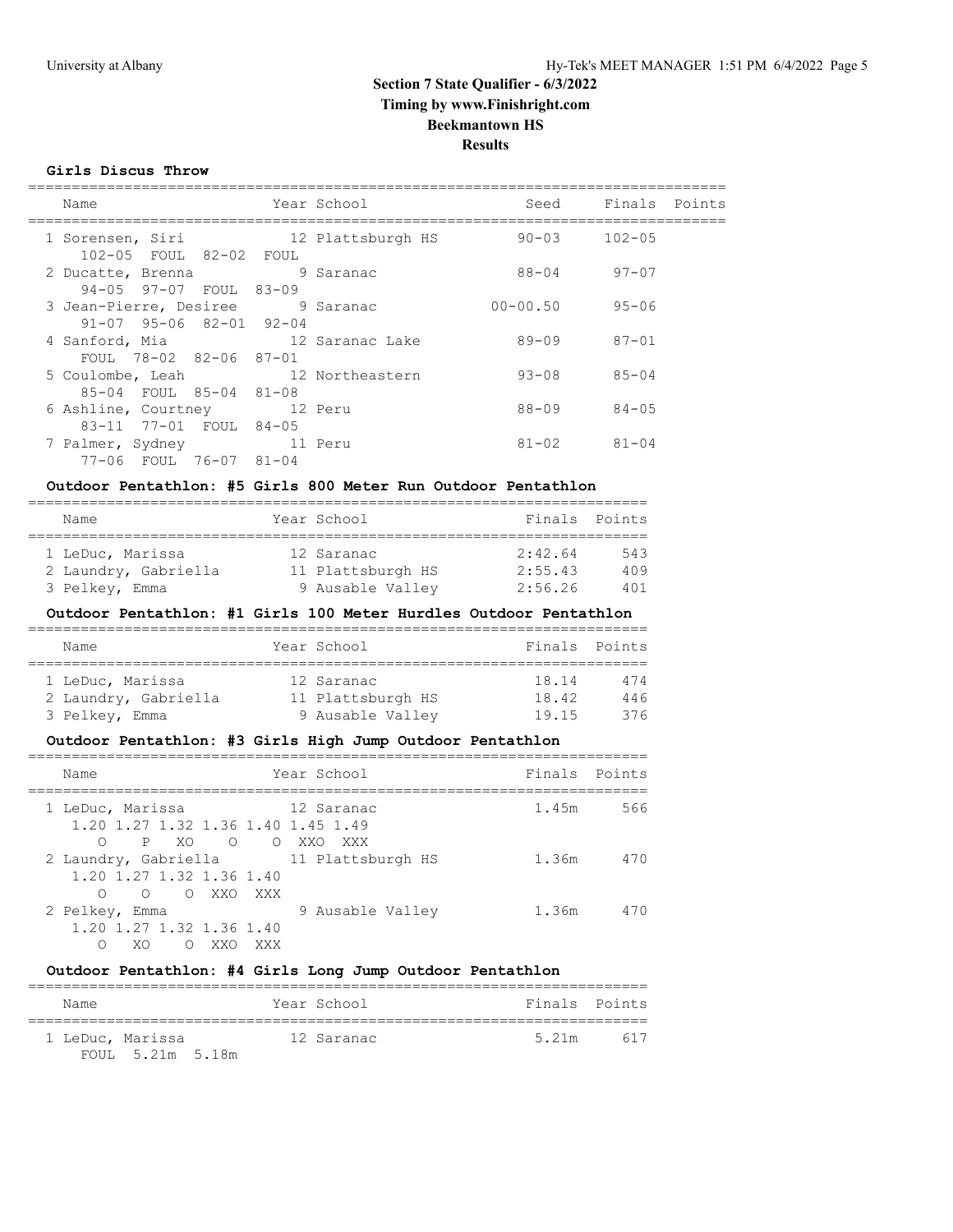# **....Outdoor Pentathlon: #4 Girls Long Jump Outdoor Pentathlon**

| 2 Pelkey, Emma |                      | 9 Ausable Valley  | 4.60m | 454 |
|----------------|----------------------|-------------------|-------|-----|
|                | 3.81m 3.99m 4.60m    |                   |       |     |
|                | 3 Laundry, Gabriella | 11 Plattsburgh HS | 4.54m | 438 |
|                | 4.18m FOUL 4.54m     |                   |       |     |

## **Outdoor Pentathlon: #2 Girls Shot Put Outdoor Pentathlon**

| Name                                     | Year School       | Finals Points |     |
|------------------------------------------|-------------------|---------------|-----|
| 1 LeDuc, Marissa<br>8.87m FOUL 8.30m     | 12 Saranac        | 8.87m         | 456 |
| 2 Pelkey, Emma<br>7.20m 6.77m 7.33m      | 9 Ausable Valley  | 7.33m         | 356 |
| 3 Laundry, Gabriella<br>FOUL 7.15m 7.21m | 11 Plattsburgh HS | 7.21m         | 348 |

## **Girls Outdoor Pentathlon**

| Name                 | Year School       | Seed |      | Finals H# Points |
|----------------------|-------------------|------|------|------------------|
| 1 LeDuc, Marissa     | 12 Saranac        | 2390 | 2656 |                  |
| 2 Laundry, Gabriella | 11 Plattsburgh HS |      | 2111 |                  |
| 3 Pelkey, Emma       | 9 Ausable Valley  |      | 2057 |                  |

# **Boys 100 Meter Dash**

| Name                  | Year School       | Seed  | Finals | Points |
|-----------------------|-------------------|-------|--------|--------|
| 1 Mulligan, Owen      | 11 Plattsburgh HS | 11.73 | 11.47  |        |
| 2 Schlitt, Sawyer     | 9 Peru            | 11.64 | 11.54  |        |
| 3 Wolford, Soren      | 10 Saranac Lake   | 11.77 | 11.78  |        |
| 4 Reams, Gabriel      | 11 Beekmantown    | 11.59 | 11.84  |        |
| 5 Bartholomew, Bailey | 12 Saranac Lake   | 11.73 | 11.87  |        |
| 6 Latinville, Nolan   | 12 Beekmantown    | 11.84 | 12.00  |        |
|                       |                   |       |        |        |

## **Boys 200 Meter Dash**

| Name              | Year School     | Seed  | Finals Points |  |  |  |  |  |  |
|-------------------|-----------------|-------|---------------|--|--|--|--|--|--|
| 1 Lobdell, Aiden  | 12 Moriah / Bog | 23.33 | 23.59         |  |  |  |  |  |  |
| 2 Schlitt, Sawyer | 9 Peru          | 23.76 | 23.75         |  |  |  |  |  |  |
| 3 Jock, Alexander | 11 Beekmantown  | 2349  | 23.82         |  |  |  |  |  |  |

#### **Boys 400 Meter Dash**

| Name              | Year School       | Seed  | Finals Points |  |
|-------------------|-------------------|-------|---------------|--|
| 1 Lobdell, Aiden  | 12 Moriah / Bog   | 52.59 | 52.03         |  |
| 2 Ducatte, Carter | 11 Beekmantown    | 52.72 | 52.47         |  |
| 3 Douglas, Will   | 10 Lake Placid    | 53.74 | 54.08         |  |
| 4 Rutz, Judah     | 11 Moriah / Boq   | 56.20 | 56.09         |  |
| 5 Flanigan, Max   | 12 Lake Placid    | 56.00 | 57.74         |  |
| 6 Wells, Hayden   | 11 Plattsburgh HS | 58.43 | 1:00.12       |  |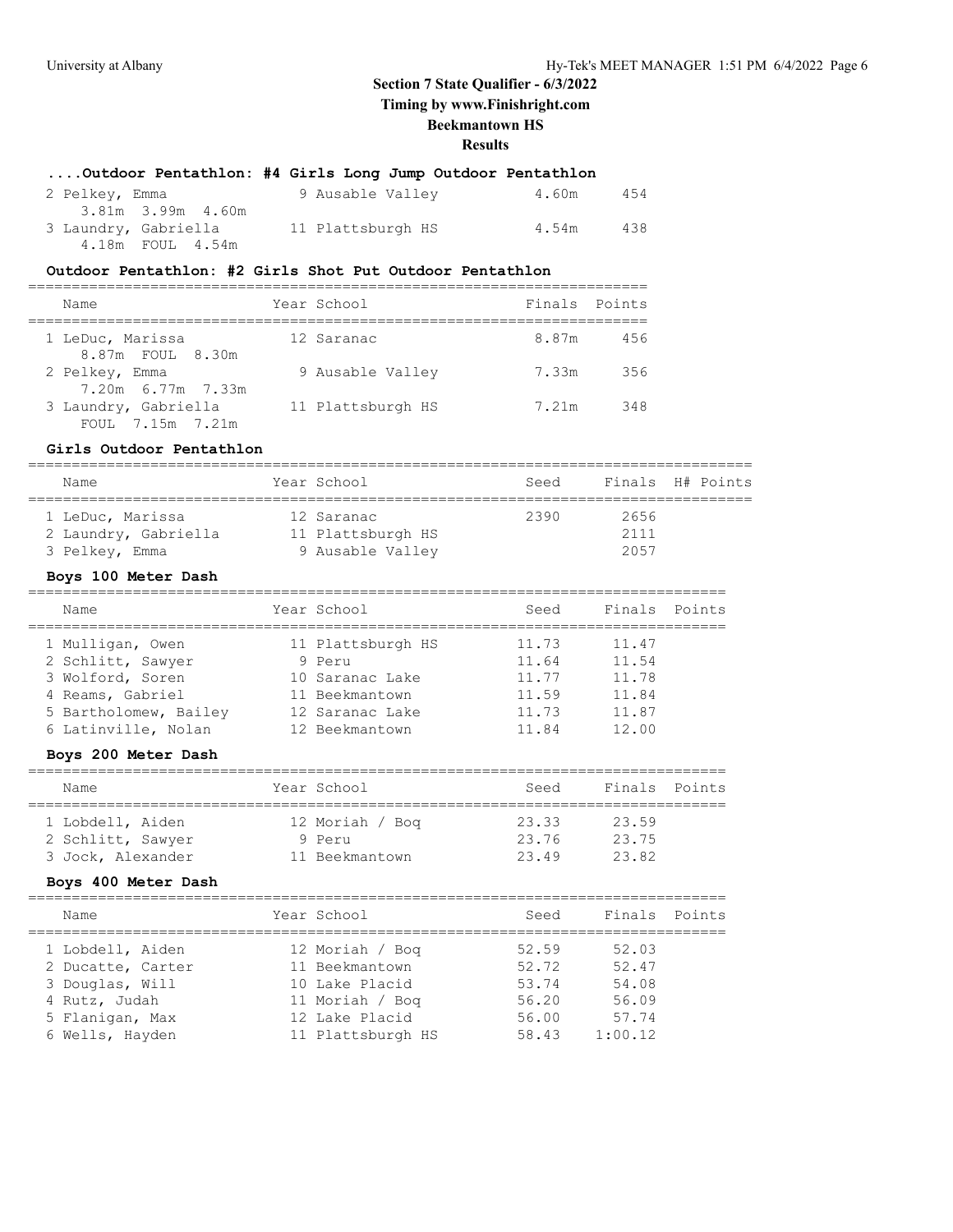================================================================================

# **Section 7 State Qualifier - 6/3/2022 Timing by www.Finishright.com Beekmantown HS Results**

# **Boys 800 Meter Run**

| Name<br>===============           | Year School                    | Seed                            | Finals               | Points        |
|-----------------------------------|--------------------------------|---------------------------------|----------------------|---------------|
| 1 Goodwin, Connor                 | 12 Beekmantown                 | 2:01.51                         | 2:00.89              |               |
| 2 Pearl, Aiden                    | 10 Seton Catholic (7)          | 2:01.63                         | 2:07.16              |               |
| 3 Morris, Landon                  | 8 Saranac                      | 2:15.85                         | 2:11.49              |               |
| 4 Bickford, Sam                   | 10 Saranac Lake                | 2:09.48                         | 2:11.59              |               |
| 5 Frenyea, Gunner                 | 11 Northeastern                | 2:19.72                         | 2:13.02              |               |
| 6 Martin, Morgan                  | 11 Saranac Lake                | 2:18.35                         | 2:15.55              |               |
| Boys 1600 Meter Run               | =====================          | -----------------               |                      |               |
| ======================<br>Name    | Year School<br>======          | Seed<br>$=====$                 | Finals               | Points        |
| 1 Ash, Sam                        | 11 Saranac Lake                | 4:37.86                         | 4:35.61              |               |
| 2 Kollmer, Jake                   | 9 Saranac Lake                 | 4:47.14                         | 4:47.56              |               |
| 3 Recore, Nik                     | 12 Peru                        | 4:45.17                         | 4:54.11              |               |
| 4 DeJordy, Sam                    | 10 Seton Catholic (7)          | 4:50.58                         | 5:03.28              |               |
| Boys 3200 Meter Run               |                                |                                 |                      |               |
| Name                              | Year School                    | Seed                            | Finals               | Points        |
| ________________                  |                                |                                 |                      |               |
| 1 Ash, Sam                        | 11 Saranac Lake                | 10:13.45                        | 10:09.77             |               |
| 2 Recore, Nik                     | 12 Peru                        | 10:27.64                        | 10:39.67             |               |
| 3 Fay, Aidan                      | 9 Lake Placid                  | 10:54.49                        | 10:45.72             |               |
| 4 Scanio, Andrew                  | 11 Lake Placid                 | 10:44.52                        | 10:54.94             |               |
| 5 Denial, Andrew                  | 10 Saranac                     | 10:29.43                        | 11:04.16             |               |
| 6 Hesseltine, Aiden               | 11 Saranac Lake                | 10:55.97<br>11:36.73            | 11:32.43<br>12:40.78 |               |
| 7 Satheeskumar, Will              | 12 Plattsburgh HS              |                                 |                      |               |
| Boys 110 Meter Hurdles            |                                | =============================== |                      |               |
| Name                              | Year School                    | Seed                            | Finals               | Points        |
| 1 Jock, Alexander                 | 11 Beekmantown                 | 15.82                           | 15.79                |               |
| 2 Hewitt, Carter                  | 11 Saranac Lake                | 17.40                           | 16.05                |               |
| 3 Sinclair, Robert                | 11 Saranac Lake                | 18.19                           | 18.36                |               |
| 4 Lopez, Landon                   | 10 Lake Placid                 | 18.04                           | 19.25                |               |
| Boys 400 Meter Hurdles            |                                |                                 |                      |               |
| =========================<br>Name | Year School                    | Seed                            | Finals               | Points        |
|                                   |                                |                                 |                      |               |
| 1 Matthews, Harrison              | 11 Peru                        | 1:01.59                         | 1:01.43              |               |
| 2 Fleury, Stephen                 | 12 Saranac                     | 1:03.08                         | 1:03.17              |               |
| 3 Lopez, Landon                   | 10 Lake Placid                 | 1:02.60                         | 1:03.31              |               |
| 4 Balch, Brian                    | 12 Saranac                     | 1:04.82                         | 1:06.56              |               |
| 5 Dansby, Ricardo                 | 9 Peru                         | 1:05.04                         | 1:07.37              |               |
| Boys 3000 Meter Steeplechase      |                                |                                 |                      |               |
| Name                              | Year School                    | Seed                            |                      | Finals Points |
| 1 DeJordy, Sam                    | 10 Seton Catholic (7) 10:42.82 |                                 | 10:42.82             |               |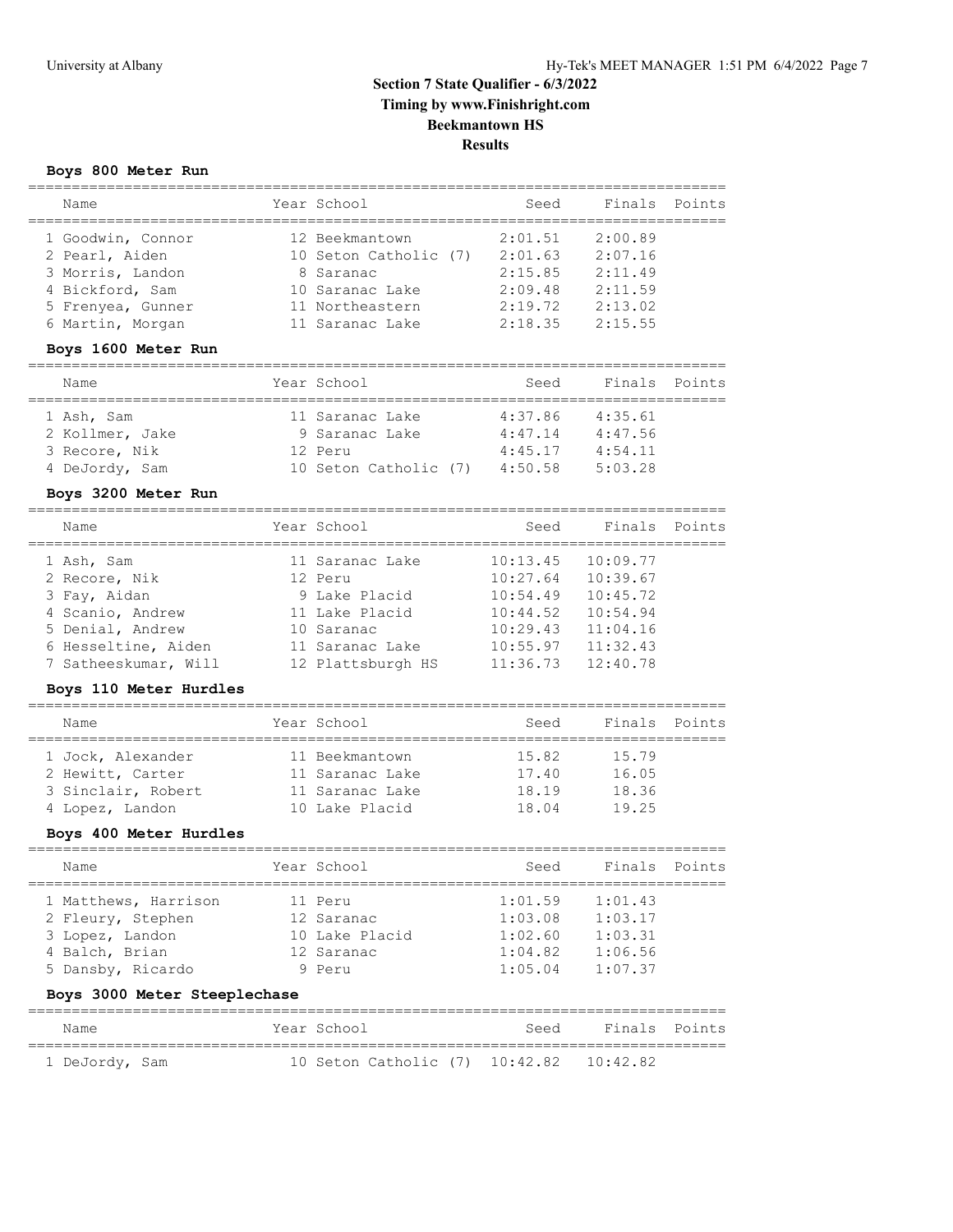# **Boys 4x100 Meter Relay**

| School<br>------------------------------- | Seed                                         | Finals Points |        |
|-------------------------------------------|----------------------------------------------|---------------|--------|
| 1 Beekmantown 'A'                         | 46.71                                        | 45.02         |        |
| 1) Reams, Gabriel 11                      | 2) Latinville, Nolan 12                      |               |        |
| 3) Magiera, Elijah 12                     | 4) Jock, Alexander 11                        |               |        |
| 2 Plattsburgh HS 'A'                      | 46.28                                        | 45.74         |        |
| 1) Anderson, Asher 11                     | 2) Baker, Tyler 11                           |               |        |
| 3) Meyer, Simon 11                        | 4) Mulligan, Owen 11                         |               |        |
| 3 Saranac 'A'                             | 45.95                                        | 46.19         |        |
| 1) Daniels, Zander 8                      | 2) Norcross, Kye 11                          |               |        |
| 3) Fleury, Stephen 12                     | 4) Harkness, Dominic 12                      |               |        |
| 4 Saranac Lake 'A'                        | 46.13                                        | 46.31         |        |
| 1) Wolford, Soren 10                      | 2) Maiore, Owen 11                           |               |        |
| 3) Nobles, Liam 9                         | 4) Bartholomew, Bailey 12                    |               |        |
| 5 Peru 'A'                                | 46.64                                        | 47.24         |        |
| 1) Squire, Ryan 10                        | 2) Hanson, Jack 11                           |               |        |
| 3) Tedesco, Owen 10                       | 4) Schlitt, Sawyer 9                         |               |        |
| 6 Moriah / Boquet Valley<br>A'            | 47.06                                        | 51.84         |        |
| 1) Wekin, Ezra 7                          | 2) Wekin, Otis 9                             |               |        |
| 3) Simmer, Cole 10                        | 4) Rutz, Judah 11                            |               |        |
| Boys 4x400 Meter Relay                    |                                              |               |        |
| School                                    | Seed                                         | Finals        | Points |
| 1 Beekmantown<br>$\mathsf{A}$             | =================================<br>3:38.88 | 3:35.51       |        |
| 1) Ducatte, Carter 11                     | 2) VanAlpen, Branden 10                      |               |        |
| 3) Jock, Alexander 11                     | 4) Goodwin, Connor 12                        |               |        |
| 2 Saranac 'A'                             | 3:44.04                                      | 3:39.20       |        |
| 1) Fleury, Stephen 12                     | 2) Norcross, Kye 11                          |               |        |
|                                           |                                              |               |        |

| 3) Medley, Dylan 12          | 4) Harkness, Dominic 12   |
|------------------------------|---------------------------|
| 3 Peru 'A'                   | $3:41.35$ $3:42.07$       |
| 1) Schlitt, Sawyer 9         | 2) Tedesco, Owen 10       |
| 3) Matthews, Harrison 11     | 4) Squire, Ryan 10        |
| 4 Saranac Lake 'A'           | $3:53.79$ $3:58.72$       |
| 1) Wolford, Soren 10         | 2) Wilson, Gabe 12        |
| 3) Kollmer, Jake 9           | 4) Bartholomew, Bailey 12 |
| 5 Moriah / Boquet Valley 'A' | $3:45.36$ $4:03.00$       |
| 1) Simmer, Cole 10           | 2) Rutz, Judah 11         |
| 3) Lobdell, Aiden 12         | 4) Perry, Gage 11         |

#### **Boys 4x800 Meter Relay**

================================================================================ School School Seed Finals Points ================================================================================ 1 Seton Catholic (7) 'A' 8:38.54 8:42.20 1) DeJordy, Sam 10 2) Pearl, Aiden 10 3) Guay, Ashton 11 4) Grafstein, Maxwell 10 2 Saranac 'A' 8:53.69 8:55.02 1) Medley, Dylan 12 2) Cayea, Gabe 10 3) Reyes, Brandon 12 (4) Denial, Andrew 10 3 Lake Placid 'A' 8:49.34 8:57.09 1) Douglas, Will 10 2) Fay, Aidan 9 3) Scanio, Andrew 11 4) Rupert, Jackson 10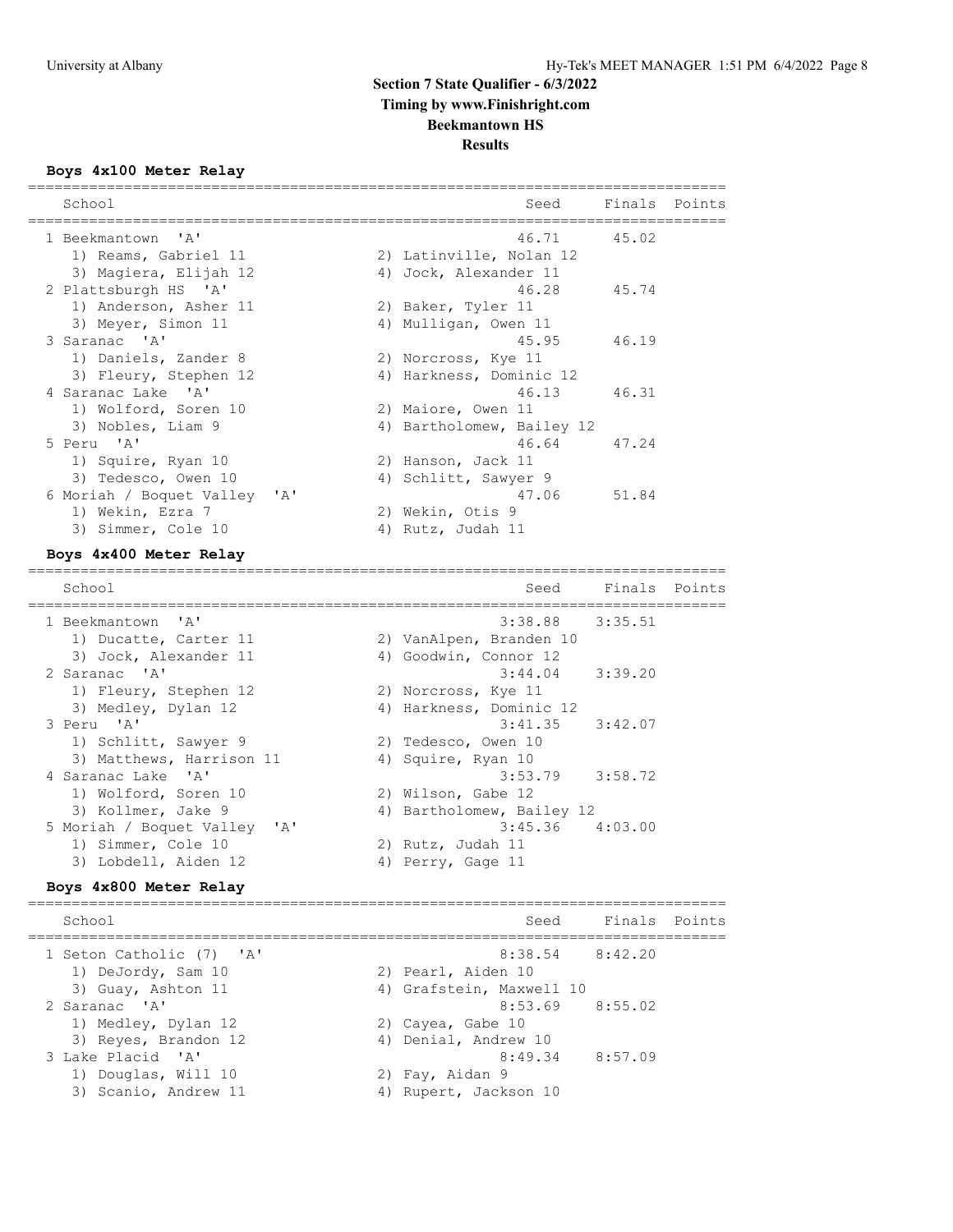# **Section 7 State Qualifier - 6/3/2022 Timing by www.Finishright.com**

# **Beekmantown HS**

## **Results**

# **....Boys 4x800 Meter Relay**

## 4 Peru 'A' 8:47.27 9:03.92

| 1) Recore, Nik 12   | 2) Tedesco, Owen 10 |  |
|---------------------|---------------------|--|
| 3) Eagle, Hunter 10 | 4) Squire, Ryan 10  |  |

#### **Boys High Jump**

================================================================================ Seed Finals Points

|  | nalle                                                                                            | IEAL DUNUUI                                                                                                                     | beeu                    | LINGIS FOINLS |
|--|--------------------------------------------------------------------------------------------------|---------------------------------------------------------------------------------------------------------------------------------|-------------------------|---------------|
|  | P O O O XXO O                                                                                    | 1 Wilson, Gabe               12 Saranac Lake           5-08.00     5-11.00<br>5-00 5-02 5-04 5-06 5-08 5-10 5-11 6-00<br>XO XXX |                         |               |
|  | 1 Burgin, Joshua 11 Beekmantown                                                                  | 5-00 5-02 5-04 5-06 5-08 5-10 5-11 6-00<br>P O O O O XXO O XXX                                                                  | $5 - 08.00$ $5 - 11.00$ |               |
|  | 3 McCoy, Caswell 9 Saranac<br>5-00 5-02 5-04 5-06 5-08 5-10 5-11<br>P O O O O XXO XXX            |                                                                                                                                 | $5 - 08.00$ $5 - 10.00$ |               |
|  | 4 Powers, Landon 9 Saranac<br>5-00 5-02 5-04 5-06 5-08 5-10<br>P O XO O XXO XXX                  |                                                                                                                                 | $5 - 08.00$ $5 - 08.00$ |               |
|  | 5 Herrera, Miquel 9 Beekmantown<br>$5 - 00$ $5 - 02$ $5 - 04$ $5 - 06$ $5 - 08$<br>P O O XXO XXX |                                                                                                                                 | $5 - 10.00$ $5 - 06.00$ |               |
|  | 6 Lancto, Oliver 8 Peru<br>$5 - 00$ $5 - 02$ $5 - 04$ $5 - 06$<br>P O XXO XXX                    |                                                                                                                                 | $5 - 06.00$ $5 - 04.00$ |               |
|  | 6 Maiore, Owen<br>$5 - 00$ $5 - 02$ $5 - 04$ $5 - 06$<br>$\mathbf{P}$<br>O XO XXX                | 11 Saranac Lake                                                                                                                 | $5-08.00$ $5-04.00$     |               |
|  |                                                                                                  |                                                                                                                                 |                         |               |

# **Boys Long Jump**

| Name                                                                    | Year School       | Seed                      | Finals Points |  |
|-------------------------------------------------------------------------|-------------------|---------------------------|---------------|--|
| 1 Mulholland, Ethan<br>$20 - 04.25$ $19 - 02.75$ $20 - 01$ $18 - 09.50$ | 12 Plattsburgh HS | $21 - 01.25$ $20 - 04.25$ |               |  |
| 2 Magiera, Elijah<br>FOUL 18-03 19-01.50 18-01.25                       | 12 Beekmantown    | $18 - 01.00$              | $19 - 01.50$  |  |
| 3 Wilson, Gabe<br>15-05 FOUL 18-02.50 18-09.50                          | 12 Saranac Lake   | $19 - 11.00$              | $18 - 09.50$  |  |
| 4 Homburger, Connor<br>$17-09.50$ $16-00.25$ $18-04.75$ $17-05$         | 9 Saranac         | 19-00.00                  | $18 - 04.75$  |  |

## **Boys Triple Jump**

| Name                                                    | Year School       | Seed                      | Finals Points |  |
|---------------------------------------------------------|-------------------|---------------------------|---------------|--|
| 1 Mulholland, Ethan<br>41-07 41-06 40-05 FOUL           | 12 Plattsburgh HS | $41 - 11.00$ $41 - 07.00$ |               |  |
| 2 Wilson, Gabe<br>FOUL 38-06 40-10 FOUL                 | 12 Saranac Lake   | $40 - 10.75$ $40 - 10.00$ |               |  |
| 3 Homburger, Connor<br>38-03.50 36-06.50 32-11.50 34-01 | 9 Saranac         | $38 - 05.00$ $38 - 03.50$ |               |  |

================================================================================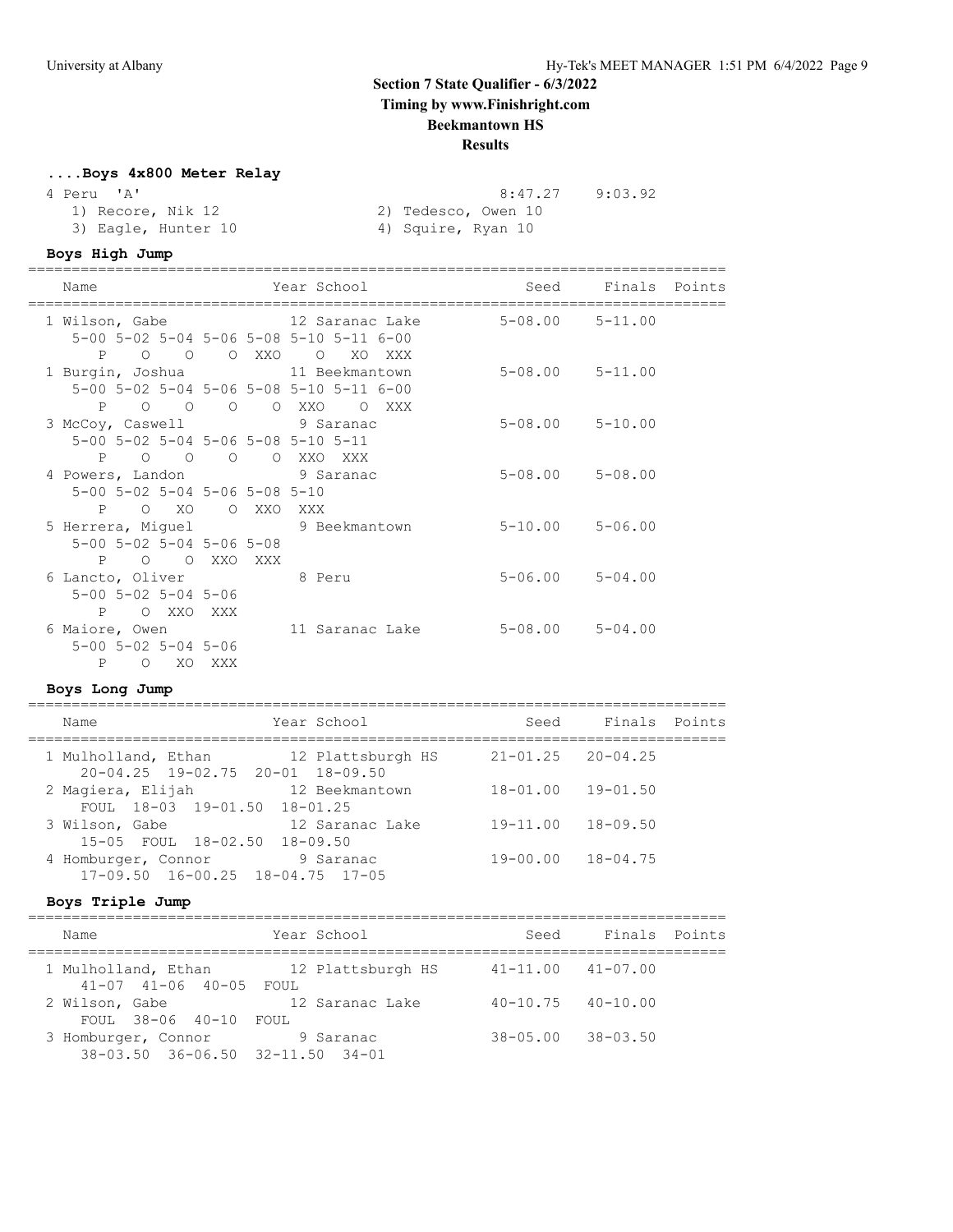# **Section 7 State Qualifier - 6/3/2022**

**Timing by www.Finishright.com**

# **Beekmantown HS**

**Results**

#### **....Boys Triple Jump**

| 4 Magiera, Elijah           | 12 Beekmantown                  | 36-11.00 37-06.25         |  |
|-----------------------------|---------------------------------|---------------------------|--|
| 36-04.50 FOUL FOUL 37-06.25 |                                 |                           |  |
| 5 Bova, James               | 9 Saranac                       | $37 - 01.50$ $37 - 02.25$ |  |
| 35-07 37-02.25 34-10 36-00  |                                 |                           |  |
| 6 Lancto, Oliver 8 Peru     |                                 | 36-09.00 35-06.50         |  |
|                             | 35-06.50 FOUL 33-05.25 32-09.50 |                           |  |

## **Boys Shot Put**

| Name                                                                                    | Year School       | Seed                      | Finals Points |  |
|-----------------------------------------------------------------------------------------|-------------------|---------------------------|---------------|--|
| 1 Ellsworth, Mitchell          11 Saranac Lake<br>48-11 49-03 FOUL FOUL                 |                   | $50 - 02.50$ 49-03.00     |               |  |
| 2 Ashley, Branden 12 Saranac<br>42-05 41-07 FOUL 40-05.50                               |                   | $47 - 06.50$ $42 - 05.00$ |               |  |
| 3 Bobbie, Gavin 10 Seton Catholic (7) 41-10.75 40-09.00<br>38-10.50 38-10.50 40-09 FOUL |                   |                           |               |  |
| 4 Barry, Austin<br>38-03 37-11 38-04 38-09                                              | 11 Saranac Lake   | 40-07.00                  | $38 - 09.00$  |  |
| 5 Eban, Max<br>34-05.50 38-05 36-00 36-08.50                                            | 11 Plattsburgh HS | 41-08.50                  | $38 - 05.00$  |  |
| 6 Waldron, Ayden<br>$36 - 00$ $36 - 03.50$ $36 - 00$ $38 - 00$                          | 11 Saranac        | $37 - 09.00$              | $38 - 00.00$  |  |
| 7 Coqswell, Dylan 10 Saranac<br>FOUL 36-04 35-11 FOUL                                   |                   | $39 - 04.50$ $36 - 04.00$ |               |  |
|                                                                                         |                   |                           |               |  |

## **Boys Discus Throw**

| Name                                                                            | Year School                  |                       | Seed Finals Points |  |
|---------------------------------------------------------------------------------|------------------------------|-----------------------|--------------------|--|
| 1 Ashley, Branden 12 Saranac<br>FOUL FOUL 124-05 FOUL                           |                              | $155 - 09$ $124 - 05$ |                    |  |
| 2 Webber, Nathan 9 Saranac<br>122-03 FOUL FOUL FOUL                             |                              | $114 - 09$            | $122 - 03$         |  |
| 3 Ellsworth, Mitchell 11 Saranac Lake<br>105-06 104-11 110-06 121-09            |                              | 26-04.50              | $121 - 09$         |  |
| 4 Martin, Jacob<br>107-06 FOUL 108-00 112-05                                    | 11 Beekmantown               | 106-05                | $112 - 05$         |  |
| 5 Barry, Austin 11 Saranac Lake<br>106-04 108-08 100-11 97-08                   |                              | $113 - 06$            | $108 - 08$         |  |
| 6 Bobbie, Gavin<br>108-07 105-05 105-06 104-05                                  | 10 Seton Catholic (7) 118-02 |                       | $108 - 07$         |  |
| 7 Eban, Max<br>FOUL 88-11 106-07 FOUL                                           | 11 Plattsburgh HS 10-04.50   |                       | $106 - 07$         |  |
| 8 Madill, Ethan                       11 Moriah / Boq<br>FOUL 103-03 FOUL 91-08 |                              | 106-03                | $103 - 03$         |  |

## **Outdoor Pentathlon: #5 Boys 1500 Meter Run Outdoor Pentathlon**

| Name                                                  | Year School                                           | Finals Points                 |                   |
|-------------------------------------------------------|-------------------------------------------------------|-------------------------------|-------------------|
| 1 Gilbo, Thomas<br>2 DuPuis, Celton<br>3 Sand, Nathan | 12 Northeastern<br>8 Ausable Valley<br>11 Beekmantown | 4:46.50<br>5:01.47<br>5:05.53 | 640<br>551<br>528 |